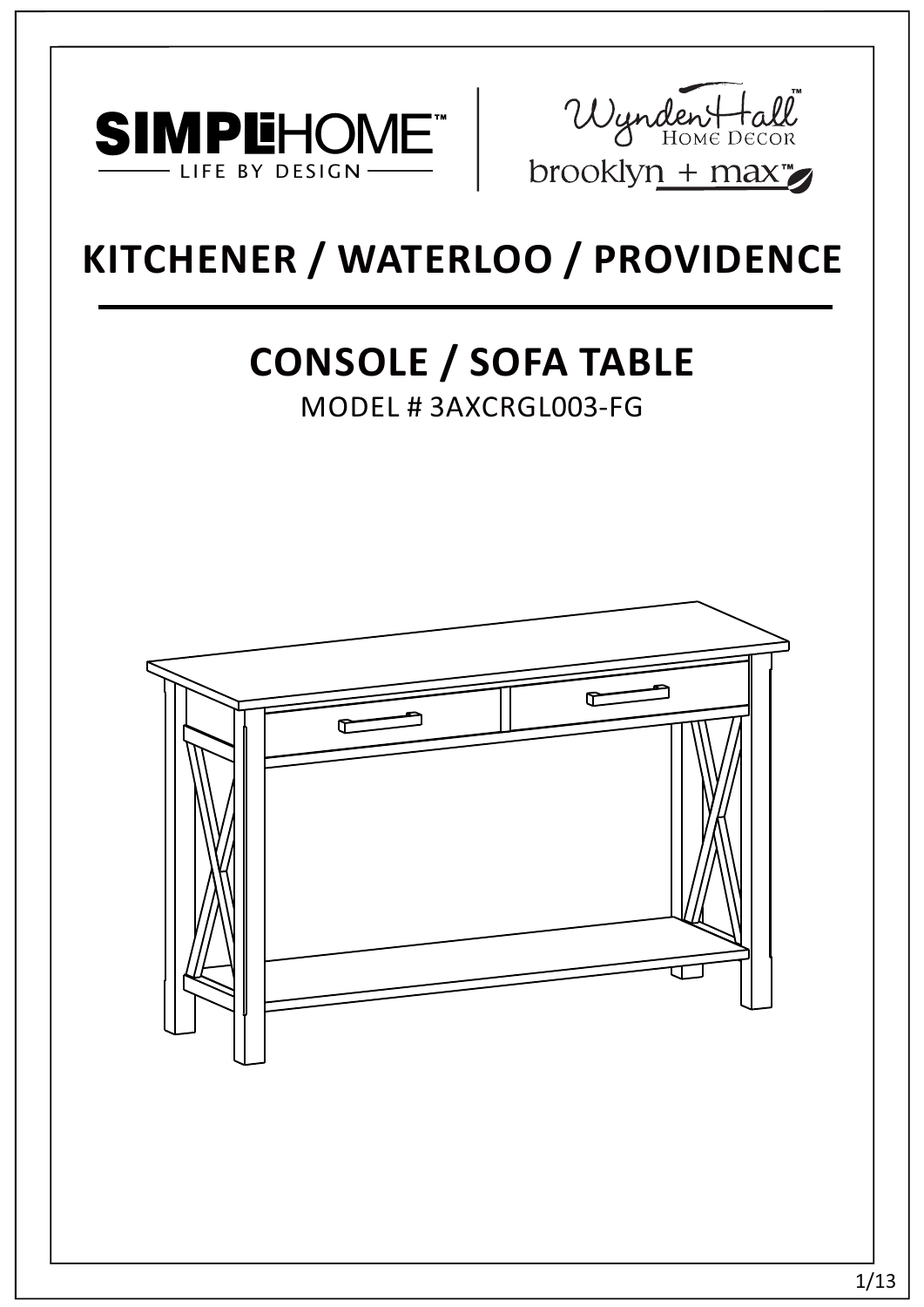





## **Questions, problems, assembly help, missing parts?**

No need to return the product, we will gladly help and ship your replacement parts free of charge Please call Customer Service at 1-866-518-0120 ext. 262 Monday to Friday between 9 am – 4 pm EST

or go to

**www.simpli-home.com/parts request** 

In order to assist you in a timely manner, please have the following information ready:

Model # \_\_\_\_\_\_\_\_\_\_\_\_\_\_\_\_\_\_\_\_\_\_\_ Part Number or Letter\_\_\_\_\_\_\_\_\_\_\_\_\_\_\_\_\_\_\_\_\_\_\_

Purchased at \_\_\_\_\_\_\_\_\_\_\_\_\_\_\_\_\_\_\_\_\_\_\_\_\_\_\_\_\_Date of Purchase \_\_\_\_\_\_\_\_\_\_\_\_\_\_\_\_\_\_\_\_\_\_

**If you wish to return the product, please contact the retailer where the product was purchased.**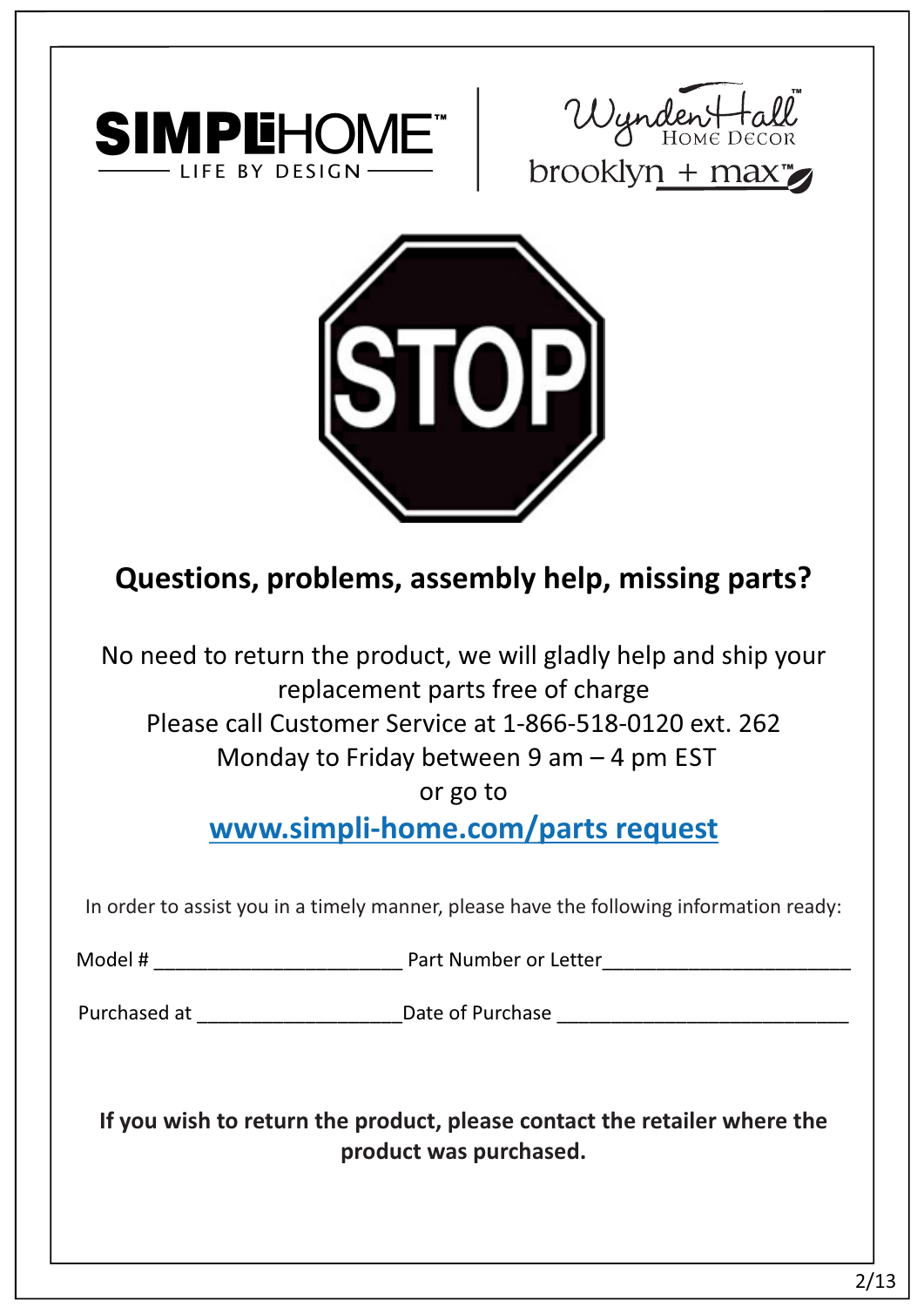**IMPORTANT :** Please read this manual carefully before beginning assembly of this product. Keep this manual for future reference.

## **SAFETY INFORMATION**

Identify all the parts and hardware. Do not discard of the packaging until you have checked that you have all of the parts and hardware required. Hardware package may have spare parts.

**WARNING:** This item contains small parts which can be swallowed by children and pets. Keep children and pets away during assembly. To avoid danger of suffocation, always keep plastic bags away from children and pets. We recommend that you assemble this unit on a carpeted floor to avoid scratches. If using power tools, set the tool to low torque to avoid damage.

#### **May require 2 people for ease of assembly.**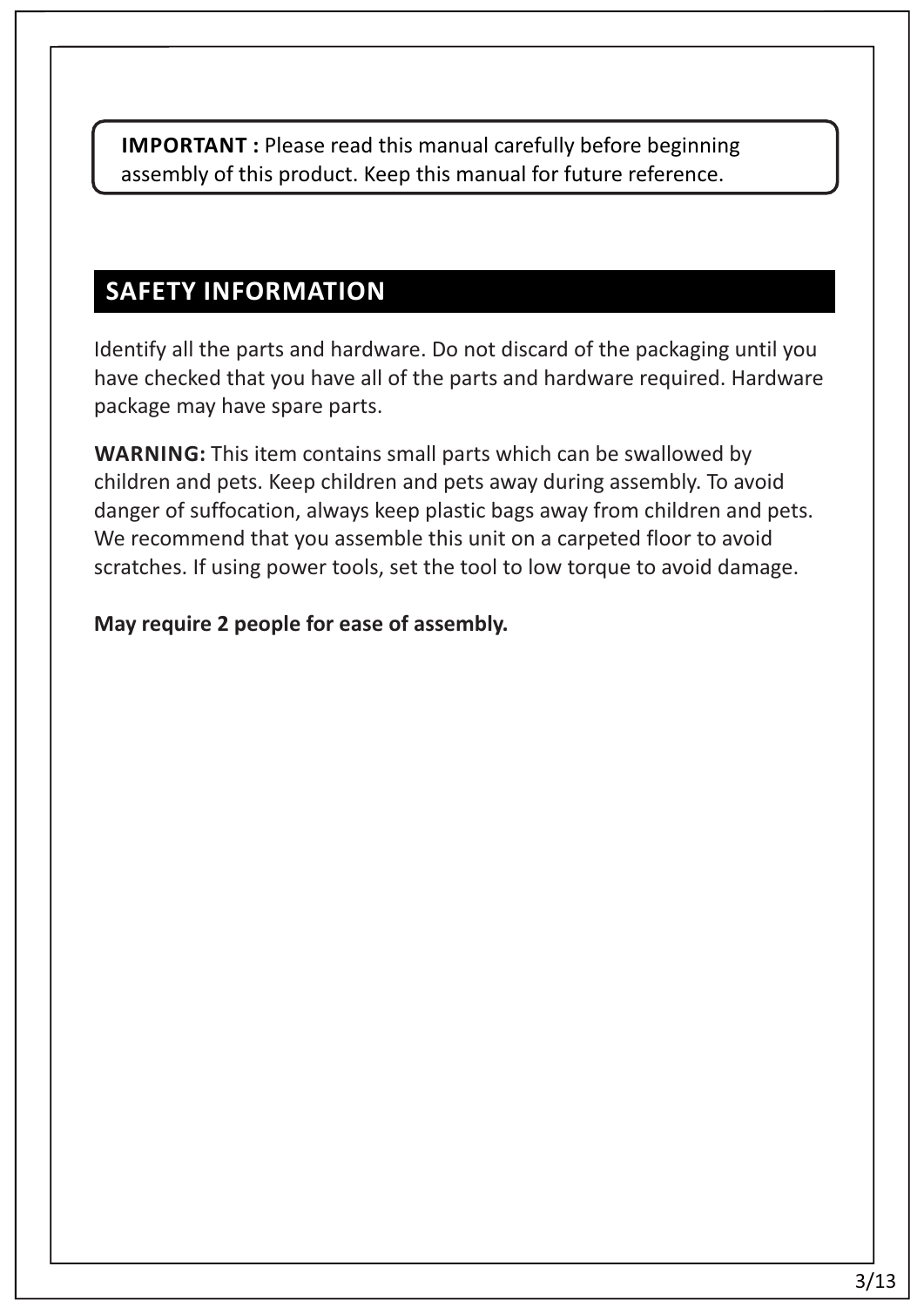**IMPORTANT :** Please read this manual carefully before beginning assembly of this product. Keep this manual for future reference.

## **CARE and MAINTENANCE**

Perhaps the greatest environmental damage to wood furniture comes from wide swings in relative humidity (RH) in our homes. Wood absorbs and desorbs water as relative humidity rises and falls, and in doing so it swells and shrinks. Making matters worse, it expands and contracts unequally along different grain directions. As humidity changes, the components of wooden objects are continually pushing and pulling against each other. This pressure often results in parts of furniture no longer fitting together closely or becoming distorted or breaking from their own internal stresses.

The response to relative humidity changes begins with determining the annual average RH for your particular space. Then try to keep the RH in the space where your furniture is as close to that average as possible, generally within about 10% up or down. De-humidify in the summer and humidify in the winter.

Be aware that raising the temperature lowers the humidity and vice versa. Thus, modern heating systems, which can drive down interior RH in the winter, almost invariably cause problems for furniture. To counteract their effect, you can either modify the RH by keeping furniture containing spaces cooler in the winter or most importantly, have a good working humidifier for your home. A humidistat automatically works to balance the humidity in your home so it is constant. Dry indoor air can suck enough moisture from its surroundings to do permanent damage to wood, causing it to crack or split.

Remember, that not all woods are created equal. Two factors that help determine how rapidly a wood will lose moisture are pore size and surface hardness. A piece made from a dense and hard wood will dry less rapidly than pieces made from softer woods.

Furniture that is sealed and lacquered will lose moisture more slowly than an unfinished piece while pieces with veneer finishes are not only stronger, but lose moisture more slowly than other finishes.

#### **To help protect your wood furniture, take these steps:**

- Use a humidifier, preferably one with an automatic control system that can sense the humidity level and adjust itself accordingly. Don't over-humidify; that can damage wood by causing it to expand and contract.
- Keep furniture out of direct sunlight, which can cause it to dry out, crack and warp.
- If you can avoid it, don't put furniture near heating vents. If you must, keep the piece 3 to 4 inches away from the wall, giving the heat and air space to circulate.
- Dust with soft dry cloth.
- Do not use liquid or aerosol products.
- To avoid marking, do not place rubber on surface (foot pads, etc.)
- For soil build-up, wipe with damp cloth & dry.
- Do not use abrasive cleaners.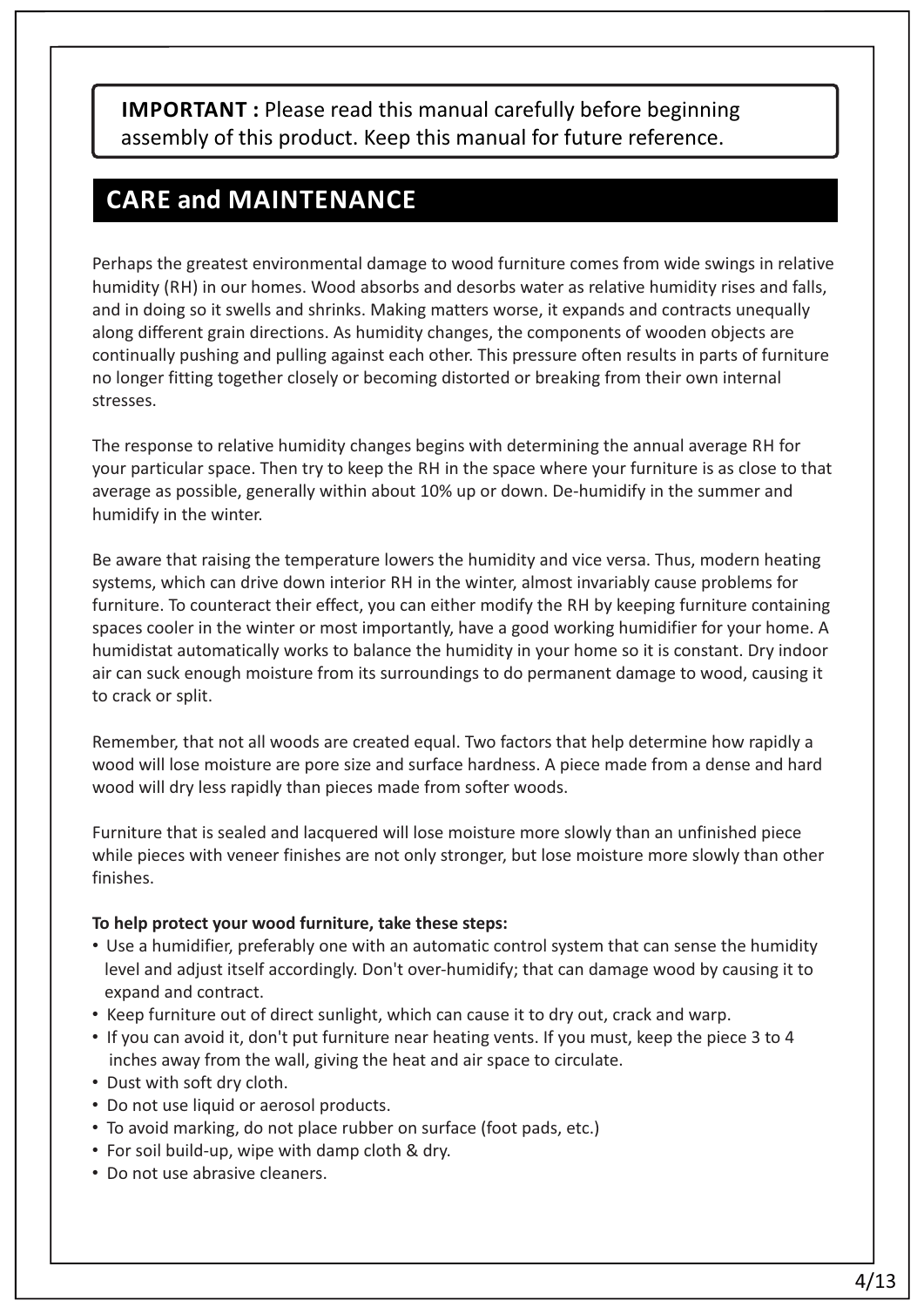## **PRE-ASSEMBLY INFORMATION** MODEL # 3AXCRGL003-FG

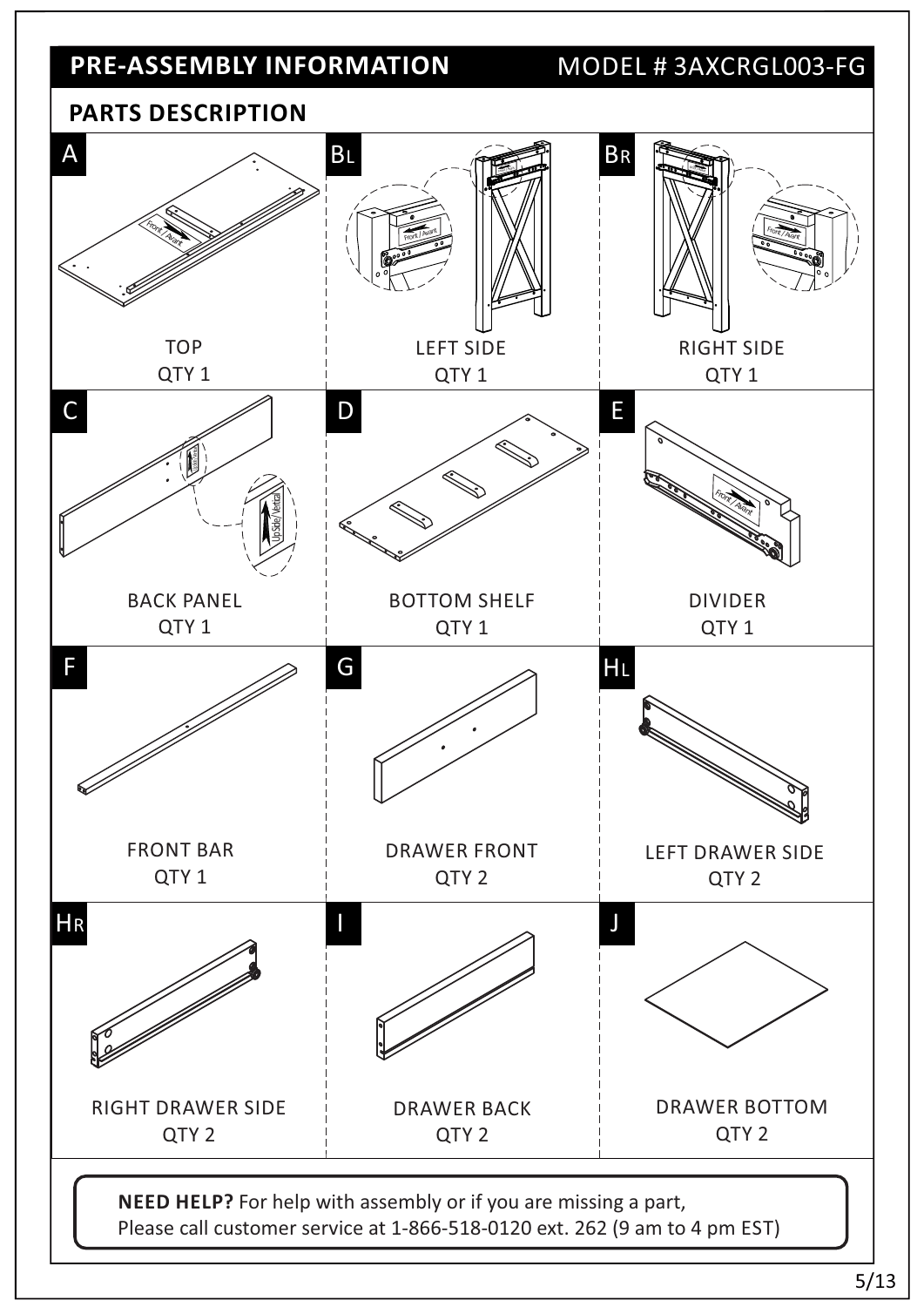

**NEED HELP?** For help with assembly or if you are missing a part, Please call customer service at 1-866-518-0120 ext. 262 (9 am to 4 pm EST)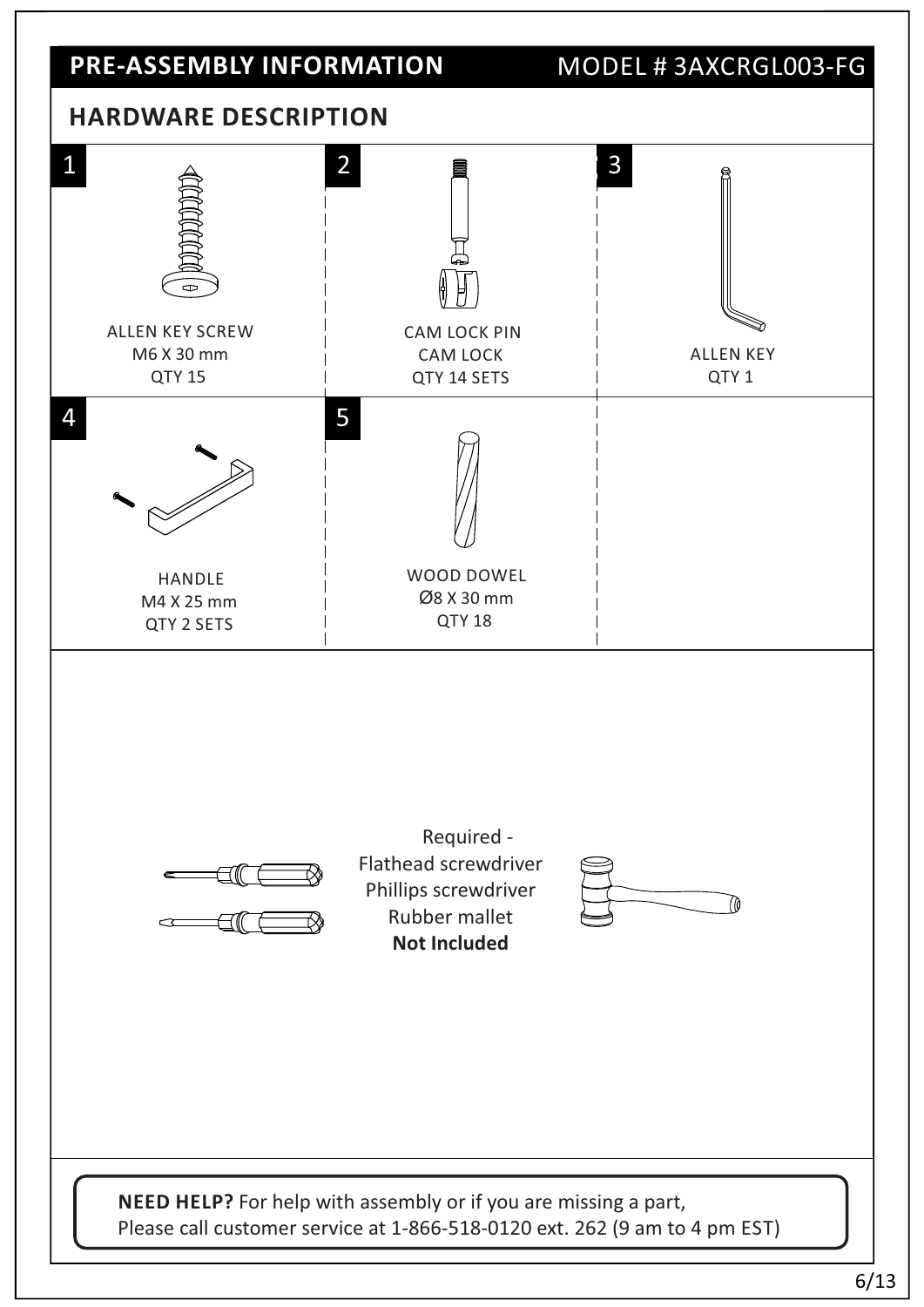## **COMPONENTS – KEY DIAGRAM**

## MODEL # 3AXCRGL003-FG

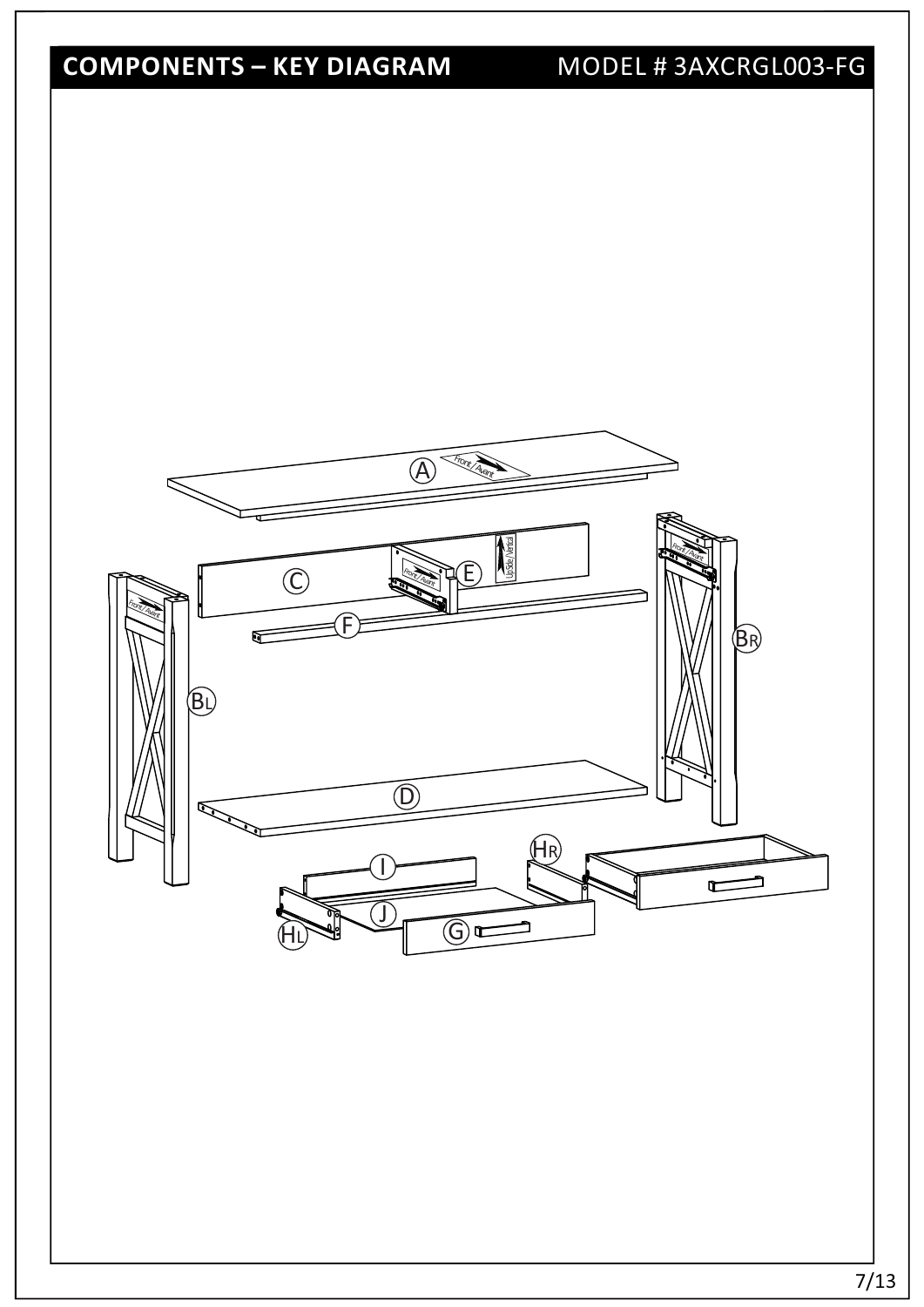## MODEL # 3AXCRGL003-FG

#### **STEP 1**



- 1. Attach 4 Cam Lock Pins $(2)$ to back of Drawer Front $(\widehat{G})$ .
- 2. Align Cam Lock Pins with pre-drilled holes and attach Drawer Sides  $(H)$ ,  $(H)$ .
- 3. Insert 2 Cam Lock  $(2)$  into pre-drilled holes on each Drawer Side  $(H)$ ,  $(H)$ .
- 4. Use flathead screwdriver to secure Cam Locks.

### **STEP 2**



1. Slide Drawer Bottom  $\textcircled{\textsc{i}}$  firmly into slots on Drawer Sides  $\textcircled{\textsc{H}}$ ,  $\textcircled{\textsc{H}}$  and Drawer Front  $\textcircled{\scriptsize{G}}$ .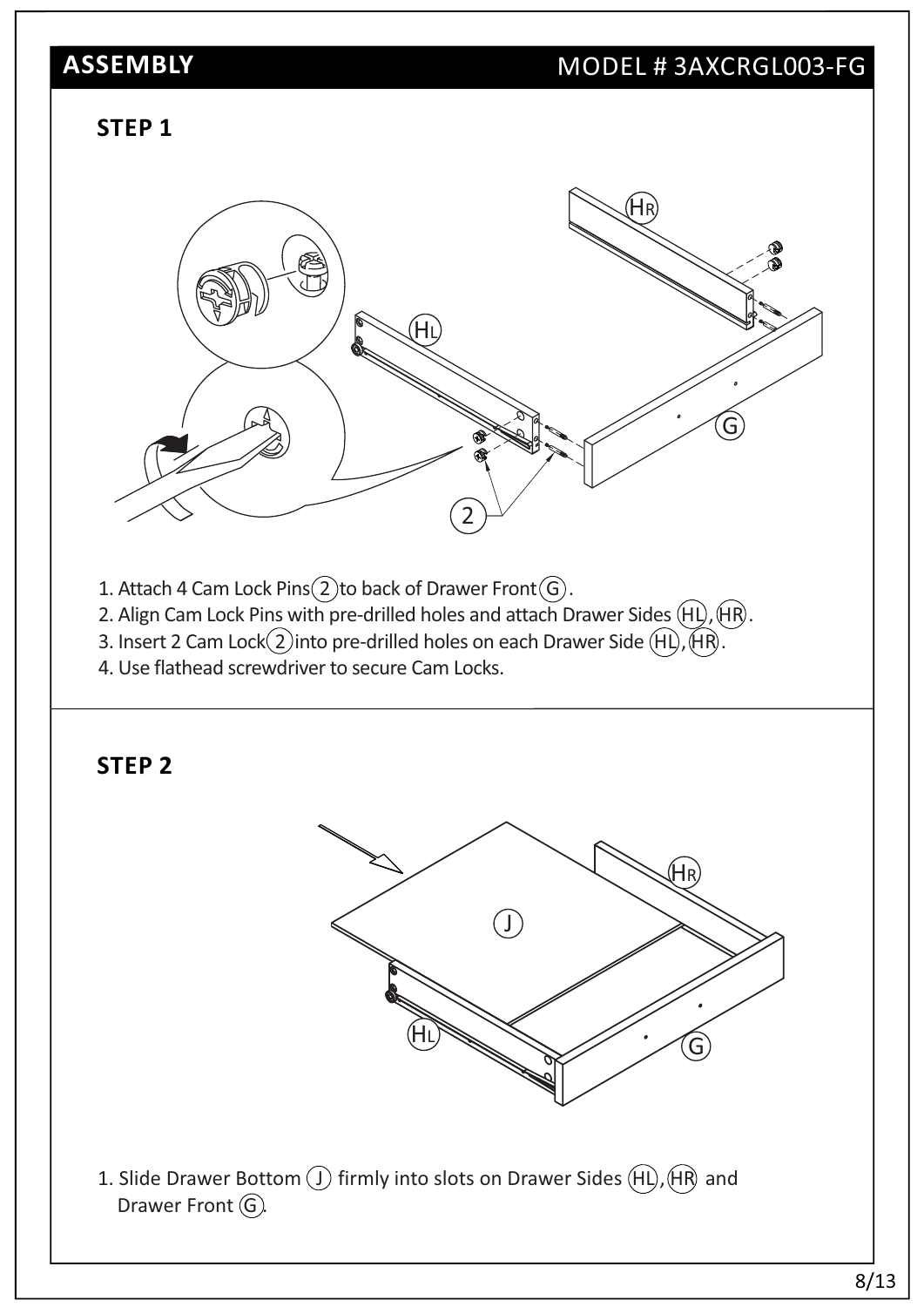## MODEL # 3AXCRGL003-FG

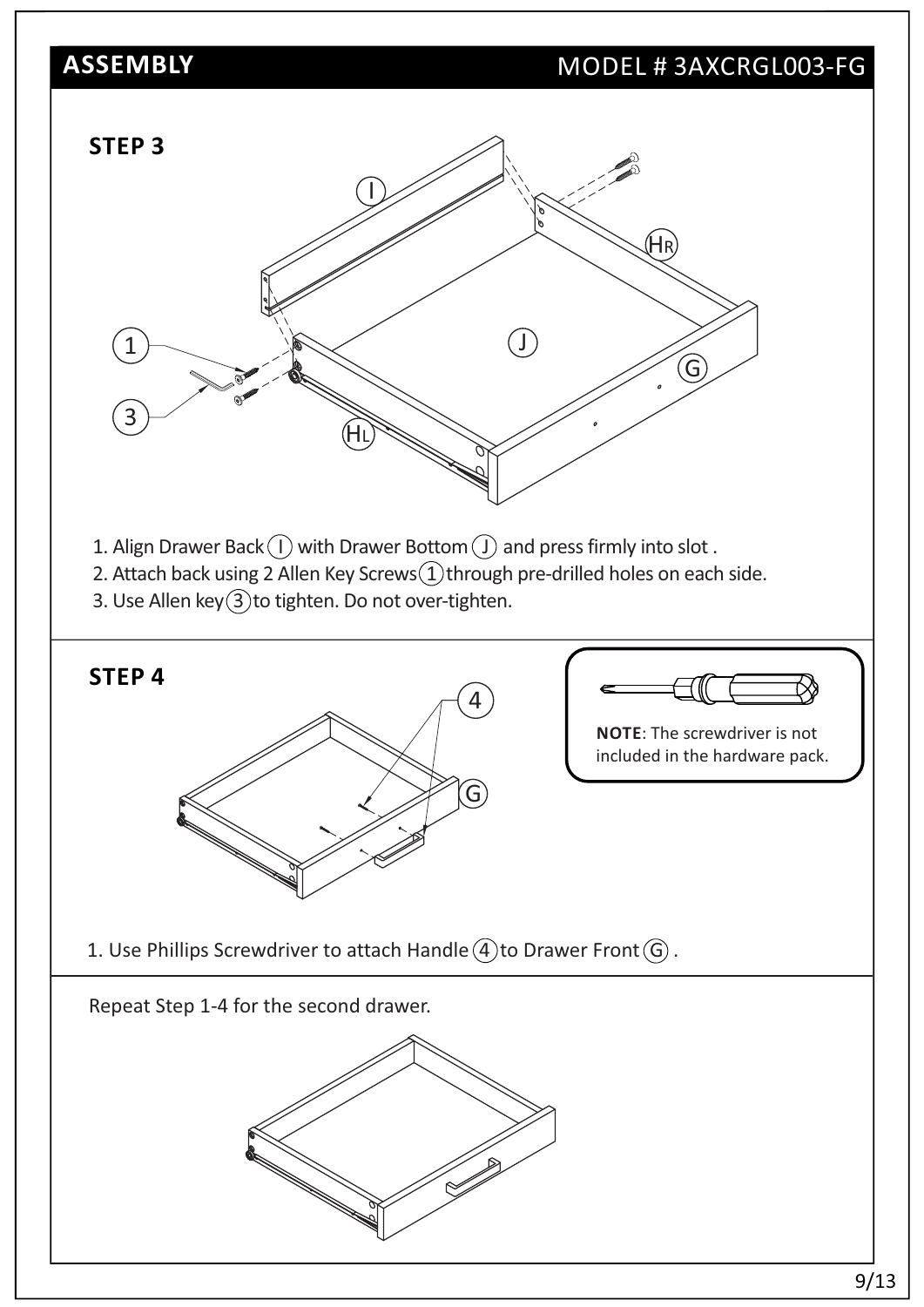## MODEL # 3AXCRGL003-FG

#### **STEP 5**



- 1. Insert 4 wood Dowel  $(5)$  into of each Back Panel  $(6)$ , Front Bar  $(F)$  and Bottom Shelf  $(D)$ .
- 2. Use rubber mallet to tap Dowels  $(5)$  into bottom of holes securely. 1/2 length of Dowels should be exposed.
- 3. Attach 3 Cam Lock Pins  $(2)$  to into each Side  $(BL)$ ,  $(BR)$ .
- 4. Align wood Dowel  $(5)$  on  $(6)$ ,  $(F)$ ,  $(D)$  with pre-drilled holes of Side  $(B)$ ,  $(B)$ .
- 5. Align Cam Lock Pins with pre-drilled holes and attach Bottom Shelf $(D)$ .
- 6. Insert 6 Cam Locks $(2)$  into pre-drilled holes on Bottom Shelf $(D)$ .
- 7. Use flathead screwdriver secure Cam Locks.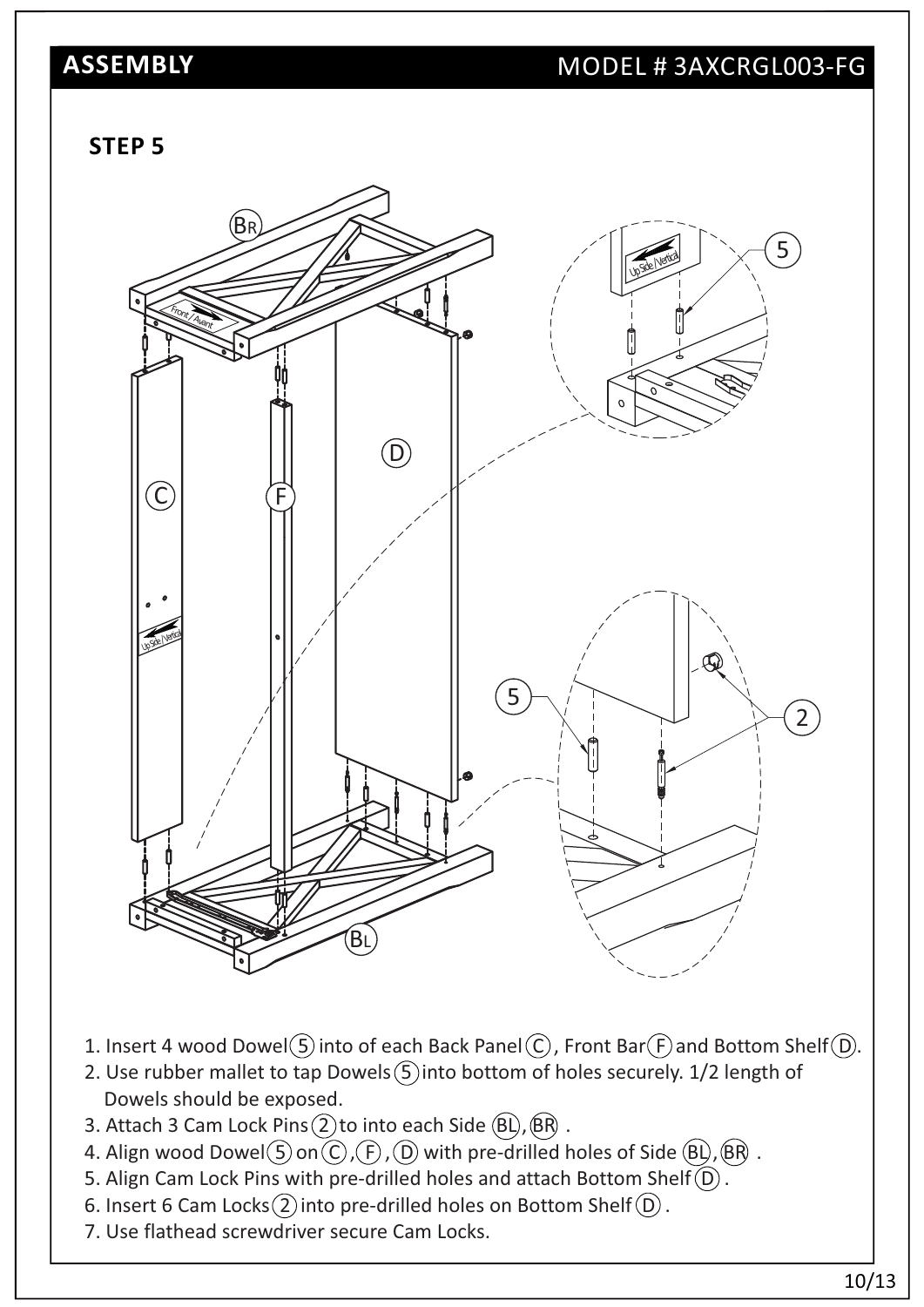## MODEL # 3AXCRGL003-FG

#### **STEP 6**



- 1. Insert 2 Dowels  $\circledS$  into Divider  $\circledE$ .
- 2. Use rubber mallet to tap Dowels  $\circledS$  into bottom of holes securely. 1/2 length of Dowels should be exposed.
- 3. Align Wood Dowels  $(5)$  on Divider  $(6)$  with pre-drilled holes on Back panel  $(6)$ .
- 4. Using Allen Key Screw  $(1)$  attach Front bar  $(F)$  to Divider  $(E)$ .
- 5. Use Allen key 3 to tighten Allenkey Screw. Do not over-tighten.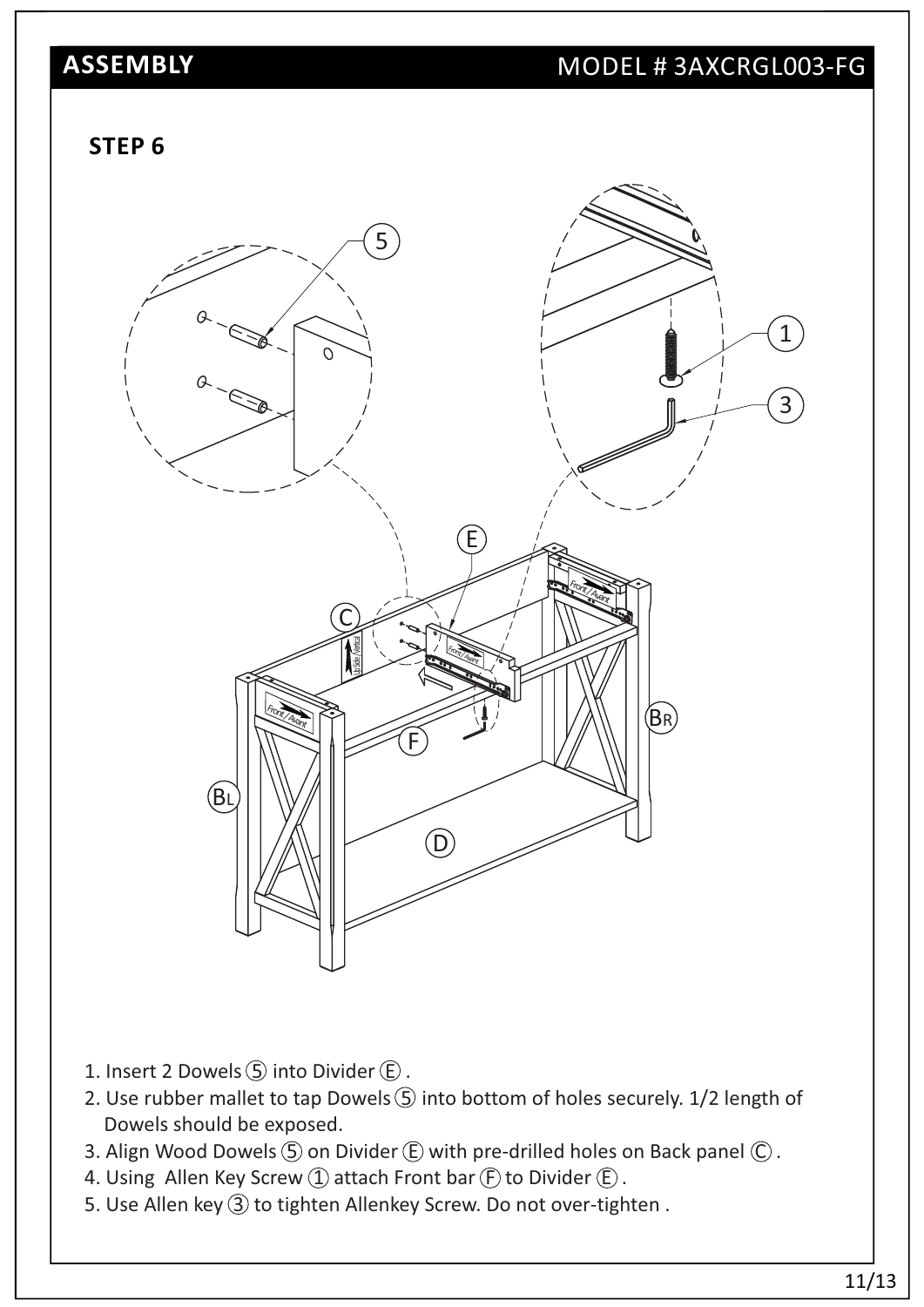## MODEL # 3AXCRGL003-FG



12/13